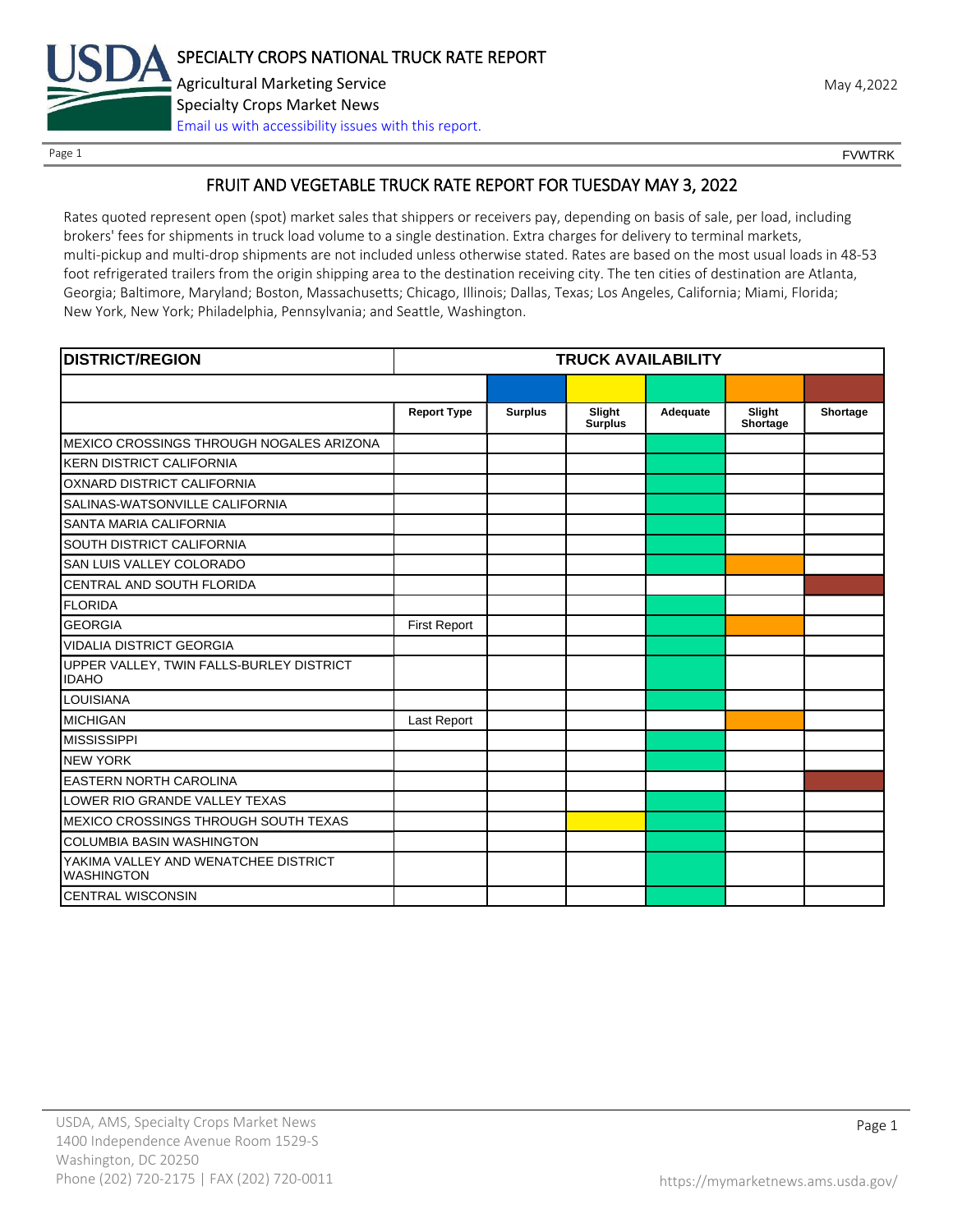

## PRICES FOR TUESDAY MAY 3, 2022

In areas where rates are based on package rates, per-load rates were derived by multiplying the package rate by the number of packages in the most usual load in a 48-53 foot trailer.

#### PERCENTAGE OF CHANGE FROM TUESDAY APRIL 26, 2022 SHOWN IN ()

#### MEXICO CROSSINGS THROUGH NOGALES ARIZONA

#### --BEANS, ROUND GREEN TYPE, CORN, SWEET, CUCUMBERS, EGGPLANT, HONEYDEWS, ORANGES, SQUASH, TOMATILLOS, TOMATOES, TOMATOES, CHERRY, TOMATOES, GRAPE TYPE, TOMATOES, PLUM TYPE AND WATERMELONS

|              |          | RANGE     | <b>MOSTLY</b> |        |
|--------------|----------|-----------|---------------|--------|
| Atlanta      | Adequate | 5900-6800 | 6300-6500     | (0)    |
| Baltimore    | Adequate | 7000-7500 | 7000-7200     | (0)    |
| Boston       | Adequate | 7800-8500 | 8000-8300     | (0)    |
| Chicago      | Adequate | 4800-6500 | 5400-5800     | (0)    |
| Dallas       | Adequate | 3200-4400 | 3400-3600     | (0)    |
| Los Angeles  | Adequate | 1400-2200 | 1600-2000     | (0)    |
| Miami        | Adequate | 7000-7700 | 7200-7500     | (0)    |
| New York     | Adequate | 7700-8000 |               | $(+1)$ |
| Philadelphia | Adequate | 7700-7800 |               | $(+1)$ |

KERN DISTRICT CALIFORNIA

--CARROTS

|               |          | RANGE      | <b>MOSTLY</b> |        |
|---------------|----------|------------|---------------|--------|
| Atlanta       | Adequate | 7000-8900  | 7700-8100     | (0)    |
| Baltimore     | Adequate | 8700-9800  | 9000-9400     | (0)    |
| <b>Boston</b> | Adequate | 8800-10600 | 9600-10200    | (0)    |
| Chicago       | Adequate | 5400-7900  | 6900-7300     | $(+1)$ |
| Dallas        | Adequate | 4400-7300  | 6100-6400     | (+2)   |
|               |          |            |               |        |

#### OXNARD DISTRICT CALIFORNIA

#### --ARTICHOKES, CABBAGE/ FRESH CUT, CELERY, CILANTRO, GREENS, KALE, LETTUCE, ROMAINE AND PARSLEY

|              |          | RANGE     | <b>MOSTLY</b> |        |
|--------------|----------|-----------|---------------|--------|
| Atlanta      | Adequate | 7000-8900 | 7700-8100     | (0)    |
| Baltimore    | Adequate | 8700-9800 | 9000-9400     | (0)    |
| Chicago      | Adequate | 5400-7900 | 6900-7300     | $-3)$  |
| Dallas       | Adequate | 4400-7300 | 6100-6400     | (+2)   |
| Los Angeles  | Adequate | 1700-2100 | 1800-1900     | (0)    |
| Philadelphia | Adequate | 8200-9900 | 9200-9600     | $(+1)$ |

## SALINAS-WATSONVILLE CALIFORNIA

USDA, AMS, Specialty Crops Market News **Page 2** 1400 Independence Avenue Room 1529-S Washington, DC 20250 Phone (202) 720-2175 | FAX (202) 720-0011 <https://mymarketnews.ams.usda.gov/>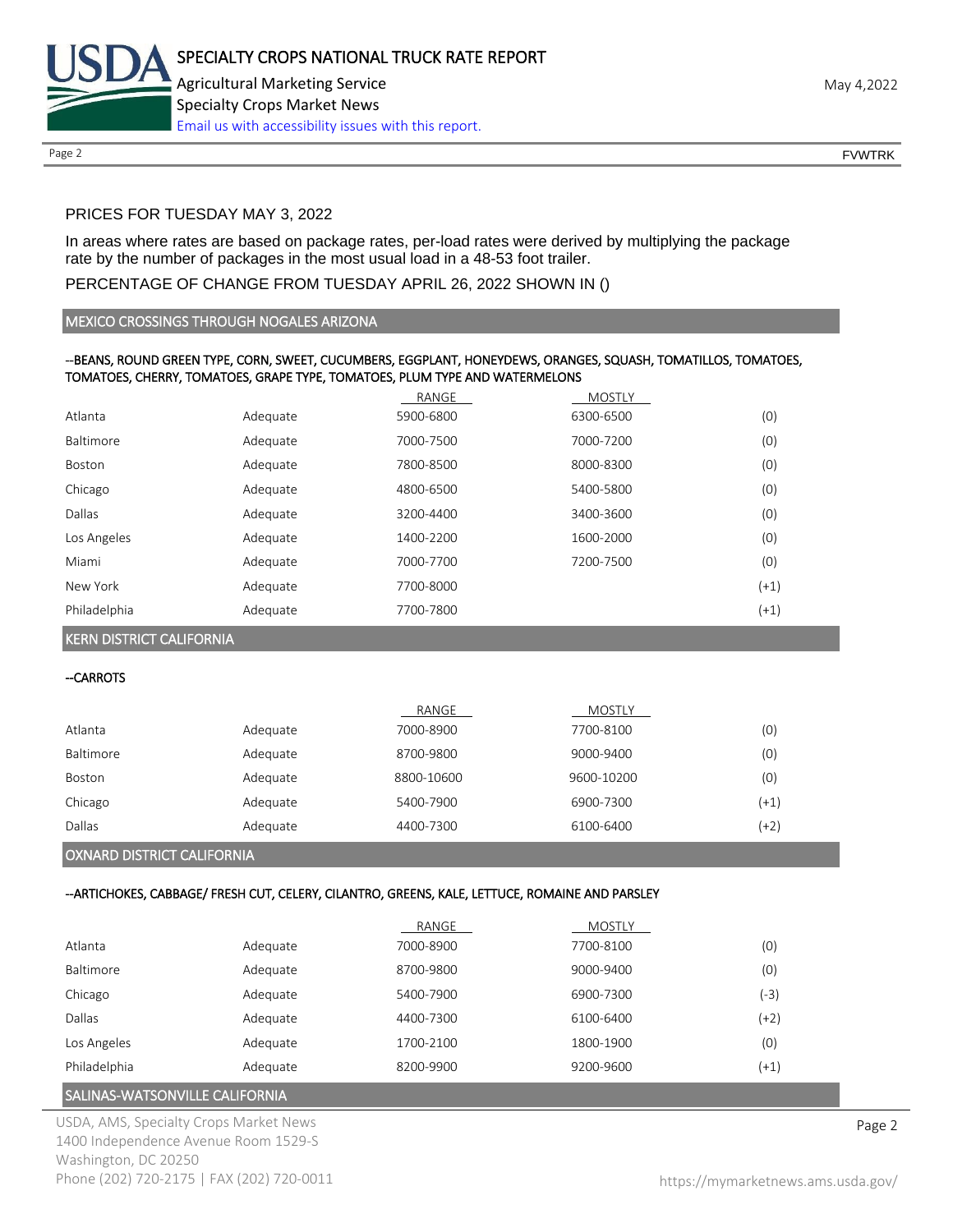

Page 3 FOUNTRK And the set of the set of the set of the set of the set of the set of the set of the set of the set of the set of the set of the set of the set of the set of the set of the set of the set of the set of the s

### --ANISE, BOK CHOY, BROCCOLI, CABBAGE, CAULIFLOWER, CHINESE CABBAGE, CILANTRO, ENDIVE, ESCAROLE, GREENS, KALE, LETTUCE, BIBB, LETTUCE, GREEN LEAF, LETTUCE, ICEBERG, LETTUCE, RED LEAF, LETTUCE, ROMAINE, PARSLEY AND SPINACH

|               |          | RANGE      | <b>MOSTLY</b> |        |
|---------------|----------|------------|---------------|--------|
| Atlanta       | Adequate | 6800-8700  | 7500-7900     | (0)    |
| <b>Boston</b> | Adequate | 8600-10400 | 9400-10000    | (0)    |
| Chicago       | Adequate | 5200-7700  | 6700-7100     | $(+1)$ |
| Miami         | Adequate | 8000-10400 | 9300-9800     | (+2)   |
| New York      | Adequate | 8500-10000 | 9200-9600     | (0)    |

SANTA MARIA CALIFORNIA

#### --BROCCOLI, CAULIFLOWER, CELERY, GREENS, MUSTARD, LETTUCE, GREEN LEAF, LETTUCE, ICEBERG, LETTUCE, RED LEAF AND LETTUCE, ROMAINE

|               |          | RANGE      | <b>MOSTLY</b> |        |
|---------------|----------|------------|---------------|--------|
| Atlanta       | Adequate | 7000-8900  | 7700-8100     | (0)    |
| Baltimore     | Adequate | 8700-9800  | 9000-9400     | (0)    |
| <b>Boston</b> | Adequate | 8800-10600 | 9600-10200    | (0)    |
| Chicago       | Adequate | 5400-7900  | 6800-7300     | $(+1)$ |
| Dallas        | Adequate | 4400-7300  | 6100-6400     | $(+2)$ |
| Miami         | Adequate | 8200-10600 | 9500-10000    | $(+7)$ |
| New York      | Adequate | 8700-10200 | 9400-9800     | (0)    |
| Philadelphia  | Adequate | 8200-9900  | 9200-9600     | $(+1)$ |

## SOUTH DISTRICT CALIFORNIA

### --AVOCADOS, GRAPEFRUIT, LEMONS AND ORANGES

|           |          | RANGE      | <b>MOSTLY</b> |      |
|-----------|----------|------------|---------------|------|
| Atlanta   | Adequate | 7000-8000  | 7500-7900     | (0)  |
| Baltimore | Adequate | 8500-9400  | 8800-9400     | (0)  |
| Boston    | Adequate | 8600-10000 | 9500-10000    | (0)  |
| Chicago   | Adequate | 6000-7400  | 6400-7100     | (0)  |
| Dallas    | Adequate | 5500-6700  | 5800-6600     | (-3) |
| Miami     | Adequate | 8800-10000 | 9200-9800     | (0)  |
| New York  | Adequate | 8500-9700  | 8800-9500     | (0)  |
| Seattle   | Adequate | 5700-6500  | 5900-6300     | (0)  |

# SAN LUIS VALLEY COLORADO

### --POTATOES

|         |          | RANGE     | <b>MOSTLY</b> |     |
|---------|----------|-----------|---------------|-----|
| Atlanta | Adequate | 4500-4950 |               | (0) |
| Dallas  | Adequate | 2250-2475 |               | (0) |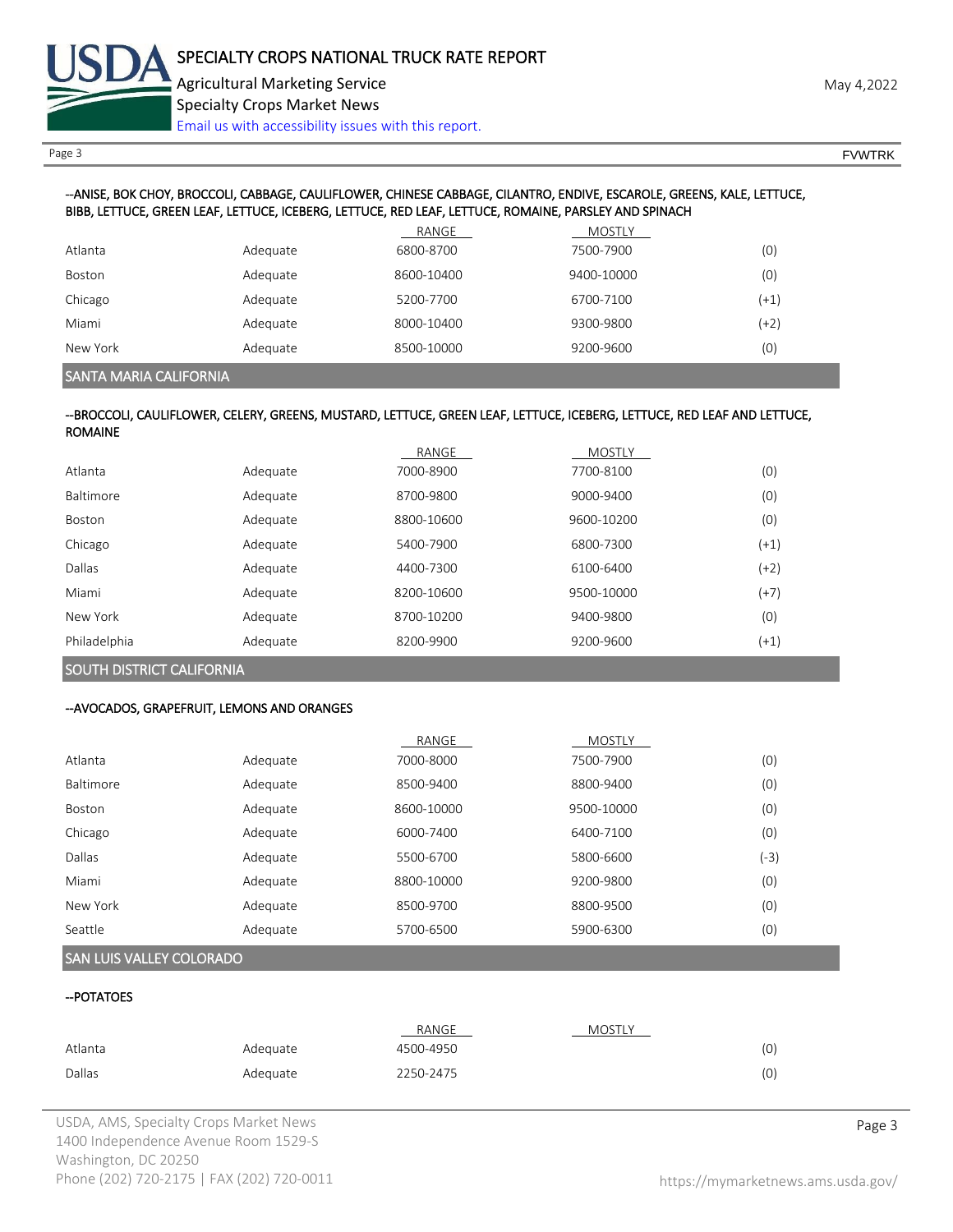

Agricultural Marketing Service **May 4,2022** Specialty Crops Market News

[Email us with accessibility issues with this report.](mailto:mars@ams.usda.gov?subject=508%20Inquiry/Report)

| Page 4       |                 |           | <b>FVWTRK</b> |
|--------------|-----------------|-----------|---------------|
| New York     | Slight Shortage | 6300-6750 | (0)           |
| Philadelphia | Slight Shortage | 6300-6750 | (0)           |
|              |                 |           |               |

# CENTRAL AND SOUTH FLORIDA

#### --BEANS, CABBAGE, CANTALOUPES, CORN, SWEET, CUCUMBERS, EGGPLANT, OKRA, PEPPERS, BELL TYPE, PEPPERS, OTHER, SQUASH, YELLOW STRAIGHTNECK, SQUASH, ZUCCHINI, TOMATOES, CHERRY, TOMATOES, GRAPE TYPE, TOMATOES, PLUM TYPE AND WATERMELONS

|                |          | RANGE     | MOSTLY |                  |
|----------------|----------|-----------|--------|------------------|
| Atlanta        | Shortage | 2000-2800 |        | $\cup$           |
| Baltimore      | Shortage | 4000-4800 |        | $\cup$           |
| Boston         | Shortage | 5500-6500 |        | $\left($         |
| Chicago        | Shortage | 4600-5400 |        | $\left($         |
| New York       | Shortage | 5000-6200 |        | $\left( \right)$ |
| Philadelphia   | Shortage | 4500-5200 |        | $\cup$           |
| <b>FLORIDA</b> |          |           |        |                  |

# --POTATOES

|              |          | RANGE     | <b>MOSTLY</b> |     |
|--------------|----------|-----------|---------------|-----|
| Atlanta      | Adequate | 1200-1400 |               | (0) |
| Miami        | Adequate | 800-900   |               | (0) |
| New York     | Adequate | 4000-4200 |               | (0) |
| Philadelphia | Adequate | 3700-3800 |               | (0) |

# GEORGIA

#### FIRST REPORT --CABBAGE, CARROTS, GREENS AND SQUASH

|              |                 | RANGE     | <b>MOSTLY</b> |  |
|--------------|-----------------|-----------|---------------|--|
| Atlanta      | Adequate        | 800-1000  |               |  |
| Baltimore    | Adequate        | 3000-3800 |               |  |
| Boston       | Slight Shortage | 5500-6500 | 6000-6500     |  |
| New York     | Slight Shortage | 5500-6200 | 5800-6000     |  |
| Philadelphia | Adequate        | 5500-6000 |               |  |
|              |                 |           |               |  |

# VIDALIA DISTRICT GEORGIA

### --ONIONS, DRY

|             |          | RANGE     | MOSTLY    |        |
|-------------|----------|-----------|-----------|--------|
| Atlanta     | Adequate | 900-1400  | 1400-1400 | $(+8)$ |
| Baltimore   | Adequate | 2500-3700 | 3300-3700 | (0)    |
| Boston      | Adequate | 4200-5400 | 4200-4800 | (-10)  |
| Chicago     | Adequate | 2700-4500 | 2700-2800 | (-6)   |
| Dallas      | Adequate | 3000-3500 |           | $(+5)$ |
| Los Angeles | Adequate | 4500-5800 |           | (0)    |

USDA, AMS, Specialty Crops Market News **Page 4** 1400 Independence Avenue Room 1529-S Washington, DC 20250 Phone (202) 720-2175 | FAX (202) 720-0011 <https://mymarketnews.ams.usda.gov/>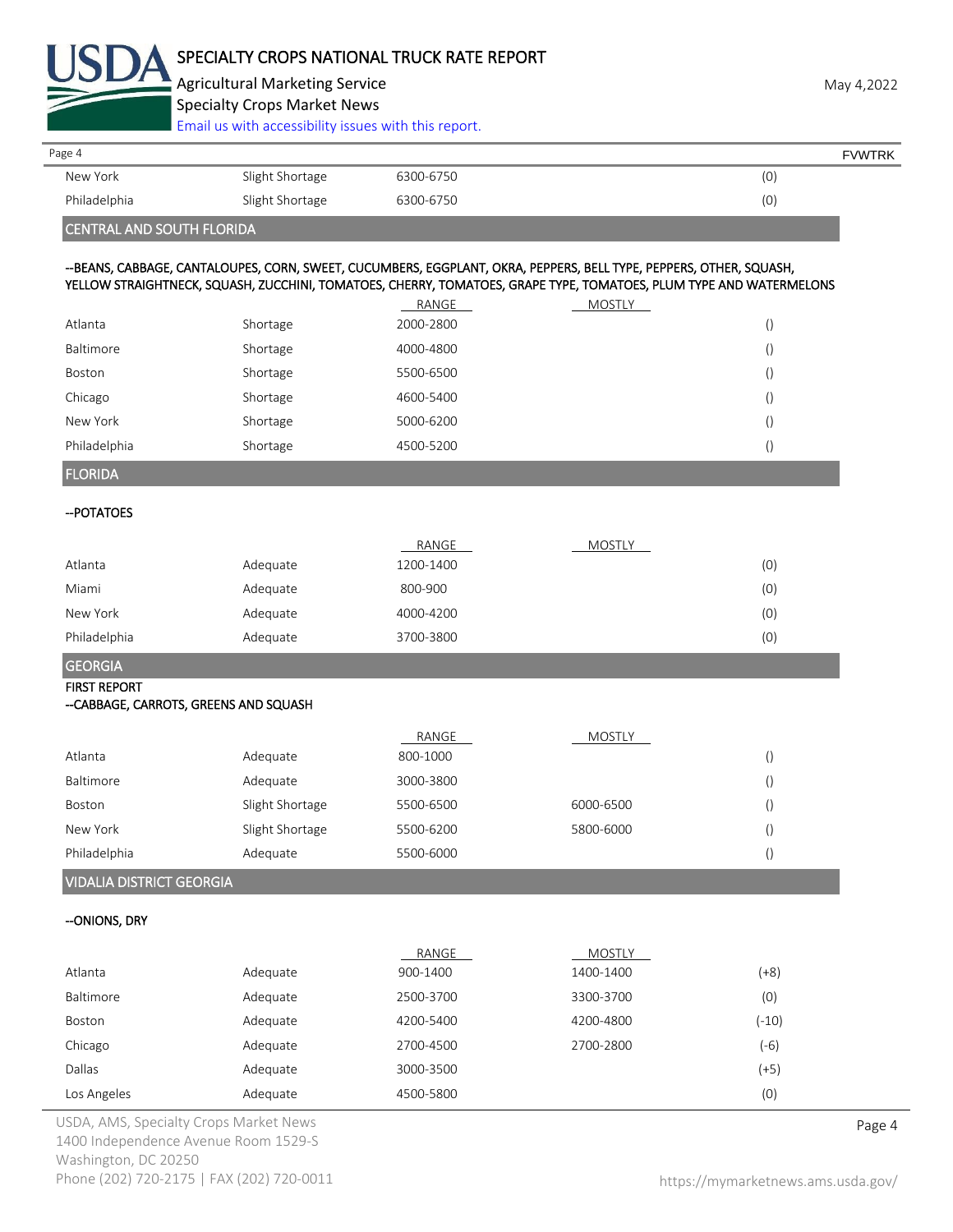

# SPECIALTY CROPS NATIONAL TRUCK RATE REPORT

Agricultural Marketing Service **May 4,2022** May 4,2022

Specialty Crops Market News

[Email us with accessibility issues with this report.](mailto:mars@ams.usda.gov?subject=508%20Inquiry/Report)

| Page 5                                 |                                                |           |               |        | <b>FVWTRK</b> |
|----------------------------------------|------------------------------------------------|-----------|---------------|--------|---------------|
| Miami                                  | Adequate                                       | 1800-2600 | 2200-2600     | (0)    |               |
| New York                               | Adequate                                       | 3500-5000 | 4500-4700     | $(-3)$ |               |
| Philadelphia                           | Adequate                                       | 3000-4000 | 3500-4000     | (0)    |               |
|                                        | UPPER VALLEY, TWIN FALLS-BURLEY DISTRICT IDAHO |           |               |        |               |
| -- POTATOES                            |                                                |           |               |        |               |
|                                        |                                                | RANGE     | <b>MOSTLY</b> |        |               |
| Atlanta                                | Adequate                                       | 6000-7250 |               | (0)    |               |
| Baltimore                              | Adequate                                       | 7800-8500 |               | (0)    |               |
| Boston                                 | Adequate                                       | 8500-9500 |               | (0)    |               |
| Chicago                                | Adequate                                       | 4000-5500 |               | (0)    |               |
| Dallas                                 | Adequate                                       | 4000-5500 |               | (0)    |               |
| Los Angeles                            | Adequate                                       | 2125-3200 |               | (0)    |               |
| Miami                                  | Adequate                                       | 8000-9500 |               | (0)    |               |
| New York                               | Adequate                                       | 8000-9000 |               | (0)    |               |
| Philadelphia                           | Adequate                                       | 8000-9000 |               | (0)    |               |
| LOUISIANA                              |                                                |           |               |        |               |
| --SWEET POTATOES                       |                                                |           |               |        |               |
|                                        |                                                | RANGE     | <b>MOSTLY</b> |        |               |
| Boston<br>New York                     | Adequate                                       | 6000-6400 |               | (0)    |               |
|                                        | Adequate                                       | 5600-6200 | 6000-6000     | (0)    |               |
| <b>MICHIGAN</b><br><b>LAST REPORT</b>  |                                                |           |               |        |               |
| -- APPLES                              |                                                |           |               |        |               |
|                                        |                                                | RANGE     | <b>MOSTLY</b> |        |               |
| Atlanta                                | Slight Shortage                                | 3600-3800 |               | (0)    |               |
| Baltimore                              | Slight Shortage                                | 3100-3300 |               | (0)    |               |
| Chicago                                | Slight Shortage                                | 1000-1200 |               | (0)    |               |
| Dallas                                 | Slight Shortage                                | 3200-3400 |               | (0)    |               |
| New York                               | Slight Shortage                                | 3600-3800 |               | (0)    |               |
| Philadelphia                           | Slight Shortage                                | 3200-3400 |               | (0)    |               |
| <b>MISSISSIPPI</b>                     |                                                |           |               |        |               |
| -- SWEET POTATOES                      |                                                |           |               |        |               |
|                                        |                                                | RANGE     | <b>MOSTLY</b> |        |               |
| Atlanta                                | Adequate                                       | 1600-1800 |               | (0)    |               |
| Chicago                                | Adequate                                       | 2000-2800 | 2400-2800     | (0)    |               |
| <b>NEW YORK</b>                        |                                                |           |               |        |               |
| USDA, AMS, Specialty Crops Market News |                                                |           |               |        | Page 5        |

1400 Independence Avenue Room 1529-S Washington, DC 20250 Phone (202) 720-2175 | FAX (202) 720-0011 <https://mymarketnews.ams.usda.gov/>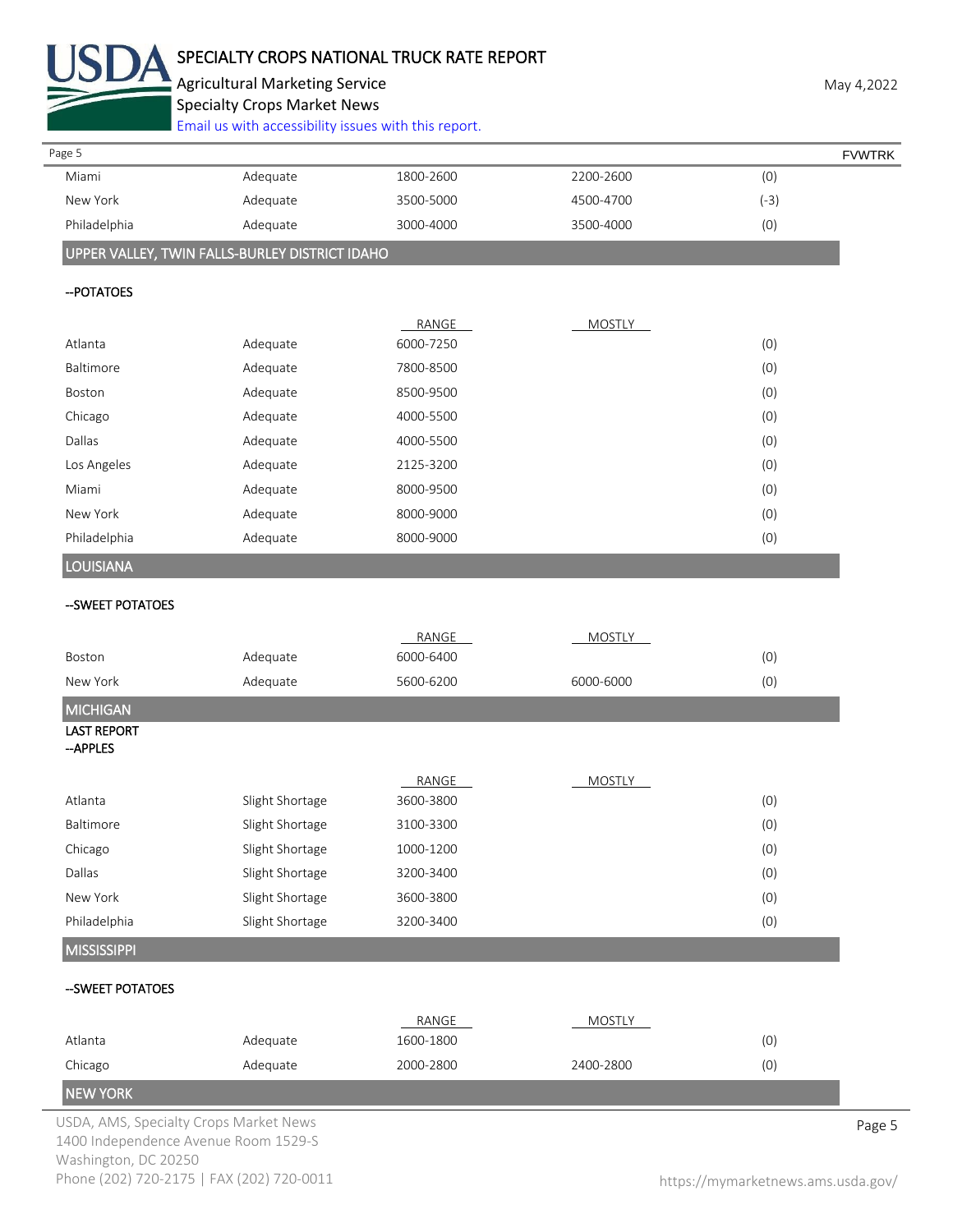

Specialty Crops Market News

[Email us with accessibility issues with this report.](mailto:mars@ams.usda.gov?subject=508%20Inquiry/Report)

Page 6 FVWTRK

| --APPLES                                                                                                                                                                                                                                                                                                          |                |           |               |        |  |  |
|-------------------------------------------------------------------------------------------------------------------------------------------------------------------------------------------------------------------------------------------------------------------------------------------------------------------|----------------|-----------|---------------|--------|--|--|
|                                                                                                                                                                                                                                                                                                                   |                | RANGE     | MOSTLY        |        |  |  |
| Atlanta                                                                                                                                                                                                                                                                                                           | Adequate       | 5500-6500 |               | (0)    |  |  |
| Baltimore                                                                                                                                                                                                                                                                                                         | Adequate       | 3000-4000 |               | (0)    |  |  |
| Boston                                                                                                                                                                                                                                                                                                            | Adequate       | 2000-4000 | 3000-3800     | (0)    |  |  |
| Miami                                                                                                                                                                                                                                                                                                             | Adequate       | 6000-7000 |               | (0)    |  |  |
| New York                                                                                                                                                                                                                                                                                                          | Adequate       | 3000-3500 | 3300-3500     | (0)    |  |  |
| Philadelphia                                                                                                                                                                                                                                                                                                      | Adequate       | 2000-5000 | 3000-3500     | (0)    |  |  |
| <b>EASTERN NORTH CAROLINA</b>                                                                                                                                                                                                                                                                                     |                |           |               |        |  |  |
| --SWEET POTATOES                                                                                                                                                                                                                                                                                                  |                |           |               |        |  |  |
|                                                                                                                                                                                                                                                                                                                   |                | RANGE     | MOSTLY        |        |  |  |
| Atlanta                                                                                                                                                                                                                                                                                                           | Shortage       | 2800-2800 |               | (0)    |  |  |
| Baltimore                                                                                                                                                                                                                                                                                                         | Shortage       | 2000-2200 |               | (0)    |  |  |
| Boston                                                                                                                                                                                                                                                                                                            | Shortage       | 4000-5000 |               | (0)    |  |  |
| Chicago                                                                                                                                                                                                                                                                                                           | Shortage       | 5000-5000 |               | (0)    |  |  |
| Miami                                                                                                                                                                                                                                                                                                             | Shortage       | 4000-4000 |               | (0)    |  |  |
| New York                                                                                                                                                                                                                                                                                                          | Shortage       | 2800-3000 |               | (0)    |  |  |
| Philadelphia                                                                                                                                                                                                                                                                                                      | Shortage       | 2200-2500 |               | (0)    |  |  |
| LOWER RIO GRANDE VALLEY TEXAS                                                                                                                                                                                                                                                                                     |                |           |               |        |  |  |
| --ONIONS, DRY                                                                                                                                                                                                                                                                                                     |                |           |               |        |  |  |
|                                                                                                                                                                                                                                                                                                                   |                | RANGE     | MOSTLY        |        |  |  |
| Boston                                                                                                                                                                                                                                                                                                            | Adequate       | 8000-8300 |               | (0)    |  |  |
| New York                                                                                                                                                                                                                                                                                                          | Adequate       | 7800-8000 |               | (0)    |  |  |
| Philadelphia                                                                                                                                                                                                                                                                                                      | Adequate       | 6900-7500 |               | (0)    |  |  |
| MEXICO CROSSINGS THROUGH SOUTH TEXAS                                                                                                                                                                                                                                                                              |                |           |               |        |  |  |
| --BROCCOLI, CARROTS, CHAYOTE, CILANTRO, CUCUMBERS, GRAPEFRUIT, LIMES, MANGOES, ORANGES, PAPAYA, PEPPERS, ANAHEIM,<br>PEPPERS, BELL TYPE, PEPPERS, HABANERO, PEPPERS, JALAPENO, PEPPERS, POBLANO, PEPPERS, SERRANO, PINEAPPLES, TOMATILLOS,<br>TOMATOES, TOMATOES, GRAPE TYPE, TOMATOES, PLUM TYPE AND WATERMELONS |                |           |               |        |  |  |
|                                                                                                                                                                                                                                                                                                                   |                | RANGE     | <b>MOSTLY</b> |        |  |  |
| Atlanta                                                                                                                                                                                                                                                                                                           | Slight Surplus | 4600-5200 | 4600-5000     | $(+1)$ |  |  |

|               | - <b>,</b> , - <b>- .</b> |           |           | $-1$               |
|---------------|---------------------------|-----------|-----------|--------------------|
| Baltimore     | Adequate                  | 6200-7000 | 6200-6800 | (-2)               |
| <b>Boston</b> | Adequate                  | 6800-7800 | 6800-7400 | $(-7)$             |
| Chicago       | Adequate                  | 4400-5000 | 4500-4900 | $(-7)$             |
| Dallas        | Slight Surplus            | 2000-2400 | 2000-2200 | (0)                |
| Los Angeles   | Adequate                  | 3800-4300 | 3800-4200 | $\left( -2\right)$ |
| Miami         | Slight Surplus            | 4600-5300 | 4600-5000 | (-11)              |
|               |                           |           |           |                    |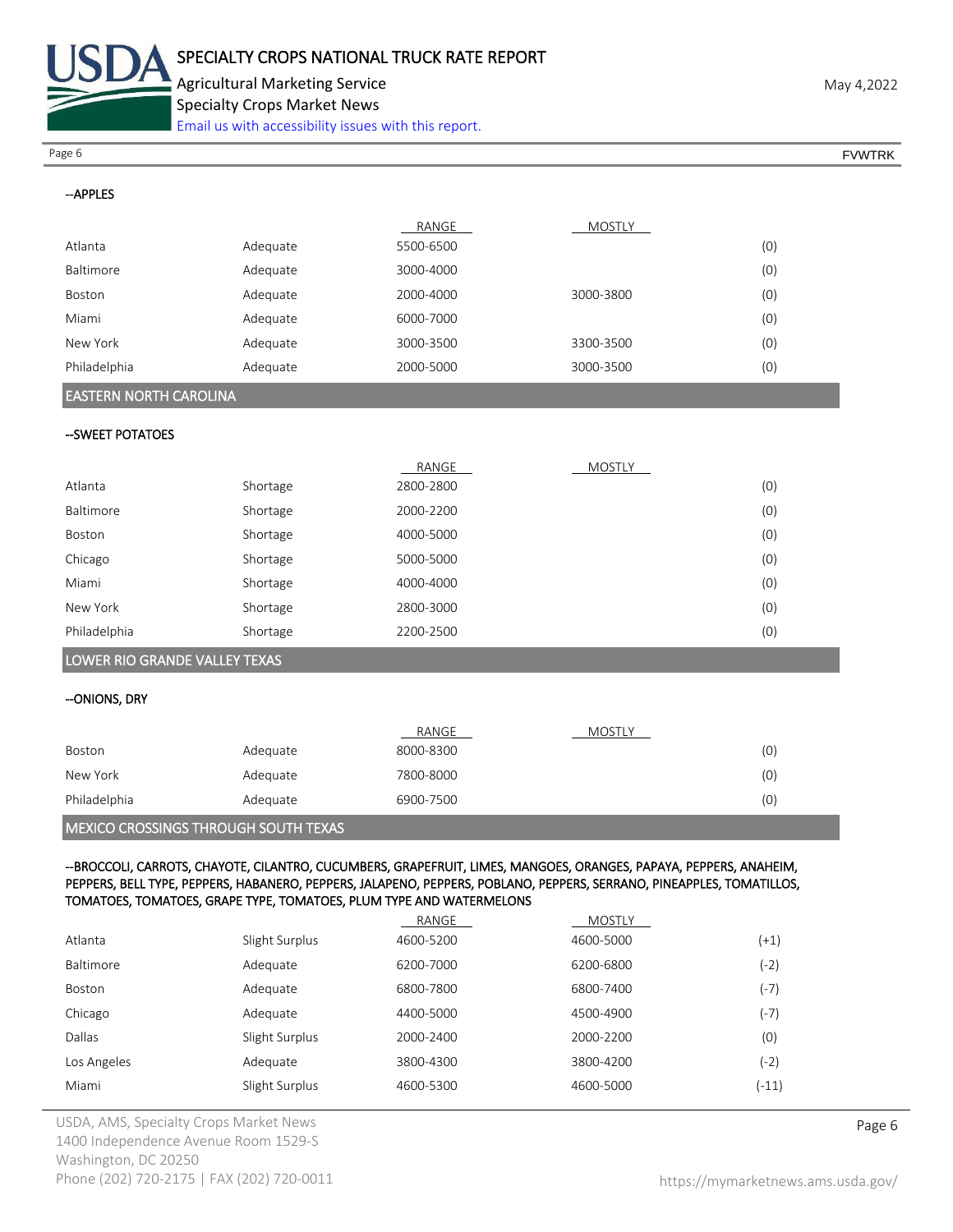

# SPECIALTY CROPS NATIONAL TRUCK RATE REPORT

Agricultural Marketing Service **May 4,2022** 

Specialty Crops Market News

[Email us with accessibility issues with this report.](mailto:mars@ams.usda.gov?subject=508%20Inquiry/Report)

| Page 7                    |          |           |           |        | <b>FVWTRK</b> |
|---------------------------|----------|-----------|-----------|--------|---------------|
| New York                  | Adequate | 6800-7600 | 6800-7300 | $(-7)$ |               |
| Philadelphia              | Adequate | 6400-7200 | 6600-7000 | (-12)  |               |
| Seattle                   | Adequate | 7200-7800 | 7200-7500 | $(-6)$ |               |
| COLUMBIA BASIN WASHINGTON |          |           |           |        |               |

#### --ONIONS, DRY AND POTATOES

|                                                         |          | RANGE       | <b>MOSTLY</b> |     |
|---------------------------------------------------------|----------|-------------|---------------|-----|
| Atlanta                                                 | Adequate | 8300-9000   |               | (0) |
| Dallas                                                  | Adequate | 6500-7500   |               | (0) |
| Los Angeles                                             | Adequate | 3200-3500   |               | (0) |
| Miami                                                   | Adequate | 9800-11500  |               | (0) |
| New York                                                | Adequate | 10800-11500 |               | (0) |
| VARIE ALVALLEVALIS VIELLETOLIEE SIGTSIOT VILLOUILIOTOLI |          |             |               |     |

# YAKIMA VALLEY AND WENATCHEE DISTRICT WASHINGTON

### --APPLES AND PEARS

|               |          | RANGE      | <b>MOSTLY</b> |        |
|---------------|----------|------------|---------------|--------|
| Atlanta       | Adequate | 7800-9400  | 8500-9200     | (0)    |
| Baltimore     | Adequate | 8500-10000 | 8500-9500     | (-1)   |
| <b>Boston</b> | Adequate | 9000-11300 | 9300-10500    | $(-1)$ |
| Chicago       | Adequate | 6500-8000  | 6500-7500     | (-1)   |
| Dallas        | Adequate | 6000-8000  | 6400-7500     | $(-2)$ |
| Los Angeles   | Adequate | 2300-3200  | 2500-3000     | (0)    |
| Miami         | Adequate | 9700-11000 | 9800-10700    | $(-1)$ |
| New York      | Adequate | 8400-10700 | 8800-9800     | $(-2)$ |
| Philadelphia  | Adequate | 8500-10500 | 8500-9500     | $(-1)$ |
| Seattle       | Adequate | 1000-1400  | 1100-1300     | (0)    |

## CENTRAL WISCONSIN

## --POTATOES

|              |          | RANGE     | <b>MOSTLY</b> |     |
|--------------|----------|-----------|---------------|-----|
| Atlanta      | Adequate | 4675-5525 | 5000-5525     | (0) |
| Baltimore    | Adequate | 4250-5200 |               | (0) |
| Boston       | Adequate | 5100-6000 |               | (0) |
| Chicago      | Adequate | 1200-1913 | 1488-1913     | (0) |
| Miami        | Adequate | 6000-6800 |               | (0) |
| New York     | Adequate | 5100-5950 | 5100-5500     | (0) |
| Philadelphia | Adequate | 4250-5200 | 5100-5200     | (0) |